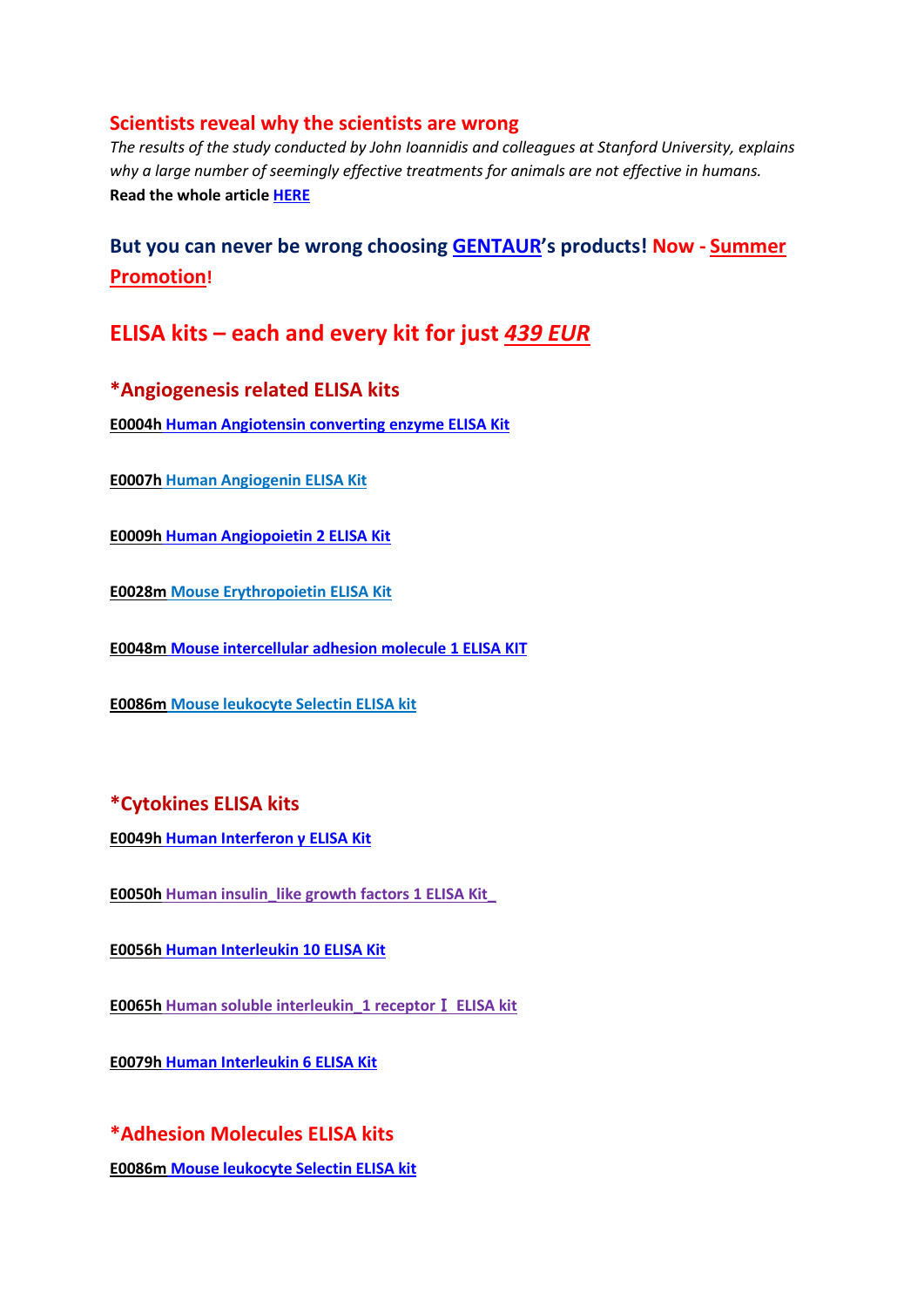**E0017h [Human Epithelial\\_Cadherin ELISA Kit](http://www.antibody-antibodies.com/product1445983-search-Human__Epithelial_Cadherin_ELISA_Kit.html)**

**E0029m [Mouse endothelium Selectin ELISA kit](http://www.antibody-antibodies.com/product1448399-search-Mouse_endothelium_Selectin_ELISA_kit.htmll)**

**E0031h [Human Factor\\_related Apoptosis ligand ELISA Kit](http://www.antibody-antibodies.com/product1446187-search-Human_Factor_related_Apoptosis_ligand_ELISA_Kit.html)**

**E0142h [Human Vascuolar cell adhesion molecule 1 ELISA kit](http://antibody-antibodies.com/product1446582-search-Human_Vascuolar_cell_adhesion_molecule_1_ELISA_kit.html)**

**\*Proteases ELISA kits**

**E0151h [Human prostate specific antigen ELISA Kit](http://antibody-antibodies.com/product1446677-search-Human_prostate_specific_antigen_ELISA_Kit.htmll)** 

**E0307h [Human Ureaplasma urealyticum antibody ELISA Kit](http://antibody-antibodies.com/product1449101-search-Human_Ureaplasma_urealyticum_antibody_ELISA_Kit.html)** 

**E0532h [Human plasminogen activator inhibitor 1 ELISA Kit](http://antibody-antibodies.com/product1446478-search-Human_plasminogen_activator_inhibitor_1_ELISA_Kit.html)** 

**E0537h [Human Neuron\\_specific enolase ELISA Kit](http://antibody-antibodies.com/product1446489-search-Human_Neuron_specific_enolase_ELISA_Kit.html)** 

**E0594h [Human Cytochrome\\_C ELISA Kit](http://antibody-antibodies.com/product1445876-search-Human_Cytochrome_C_ELISA_Kit.html)** 

**E0800h [Human pregnancy associated plasma protein A ELISA](http://antibody-antibodies.com/product1447252-search-Human_pregnancy_associated_plasma_protein_A_ELISA.html)** 

**E0889h [Human Renin ELISA Kit](http://antibody-antibodies.com/product1446421-search-Human_Renin_ELISA_Kit.html)** 

**\*Hormone detection ELISA kits E0028m [Mouse Erythropoietin ELISA Kit](http://www.antibody-antibodies.com/product1448403-search-Mouse_Erythropoietin_ELISA_Kit.html)**

**E0044m [Mouse growth hormone ELISA KIT](http://www.antibody-antibodies.com/product1448365-search-Mouse_growth_hormone_ELISA_KIT.html)**

**E0135h [Human Thrombopoietin ELISA kit](http://antibody-antibodies.com/product1446426-search-Human_Thrombopoietin_ELISA_kit.html)**

**E0448m [Mouse Insulin ELISA Kit](http://antibody-antibodies.com/product1446466-search-Mouse_Insulin_ELISA_Kit.html)**

**E0800h [Human pregnancy associated plasma protein A ELISA](http://antibody-antibodies.com/product1447252-search-Human_pregnancy_associated_plasma_protein_A_ELISA.html)**

**E0846h [Human prolactin ELISA Kit](http://antibody-antibodies.com/product1446414-search-Human_prolactin_ELISA_Kit.html)**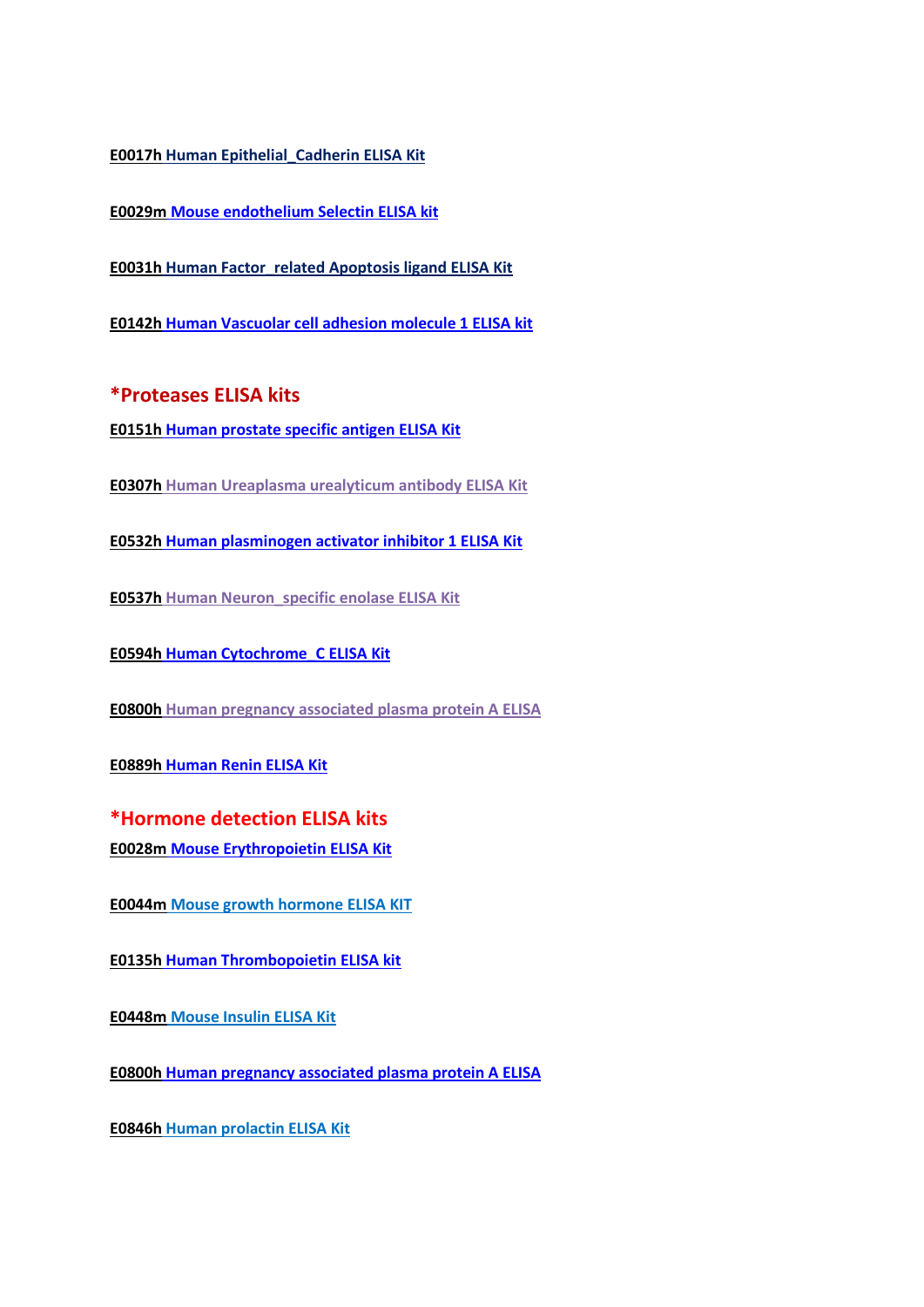**\*You didn't see the ELISA kit that you need? – Contact our ELISA specialist at [donika@gentaur.com](mailto:donika@gentaur.com) and get** *[your personal summer promotion](mailto:donika@gentaur.com)***!**

# **\*\*\*Half price for your antibody purifications: Protein A Agarose Beads or Protein G Rapid Run™ Agarose Beads! Buy 1 get 1 Free!**

*\*This offer is valid through July 31, 2013. <sup>20</sup>1*3

## **[Protein AAgarose Resin](http://antibody-antibodies.com/product1124672-search-PROTEIN_A_Agarose_Resin.html)**

Cat.# **PA09-R5**, 5 ml, price: **267 Eur** -Get more of your antibody: higher IgG binding capacity -Get better purification: higher stability binding capacity <sup>r</sup>Protein A -Save time and money: reusable. -No leakage

## **Protein G Rapid Run™**

Cat.# **4RRPG-5**, 5 ml, price: **326 Eur** High Pressure -High stability binding for Protein G -Resin is reusable with no significant loss of binding capacity

## **Nickel & Cobalt Chelating Agarose Beads - Half price for your His Tag purifications!**

#### *\*This offer is valid through September 30, 2013.*

#### **Bulk Resins Low Pressure**

-ABT offers resins for purifications of histidine-tagged proteins by Immobilized Metal Affinity Chromatography (IMAC). -Different grades of activation to optimize the relationship between binding capacity and purification selectivity.

#### **High binding capacity:**

**[HIGH DENSITY CHELATE KIT + 40 empty mini columns](http://antibody-antibodies.com/product1124656-search-HIGH%20DENSITY%20CHELATE%20KIT%20+%2040%20empty%20mini%20columns.html) 6BCL-KHSP-2** - **106 EUR**

### **High selectivity:**

**[LOW DENSITY CHELATE KIT + 40 empty mini columns](http://antibody-antibodies.com/product1124658-search-LOW%20DENSITY%20CHELATE%20KIT%20+%2040%20empty%20mini%20columns.html) 6BCL-KLSP-2** - **106 EUR**

**Proteins easy to separate: [NICKEL CHILATE KIT 6BCL-KNiSP-2](http://antibody-antibodies.com/product1124648-search-NICKEL%20CHELATE%20KIT%20+%2020%20empty%20mini%20columns.html)** - **245 EUR [NICKEL & COBALT CHILATE KIT 6BCL-KNiCoSP-2](http://antibody-antibodies.com/product1124650-search-NICKEL%20&%20COBALT%20CHELATE%20KIT%20+%2030%20empty%20mini%20columns.html)** - **93 EUR**

**Protein difficult to separate: [ZINK CHILATE KIT 6BCL-KZnSP-2](http://antibody-antibodies.com/product1124652-search-ZINC%20CHELATE%20KIT%20+%2020%20empty%20mini%20columns.html)** - **245 EUR [ZINK & COPPER CHILATE KIT 6BCL-KZnCuSP-2](http://antibody-antibodies.com/product1124654-search-ZINC%20&%20COPPER%20CHELATE%20KIT%20+%2030%20empty%20mini%20columns.html)** - **92 EUR**